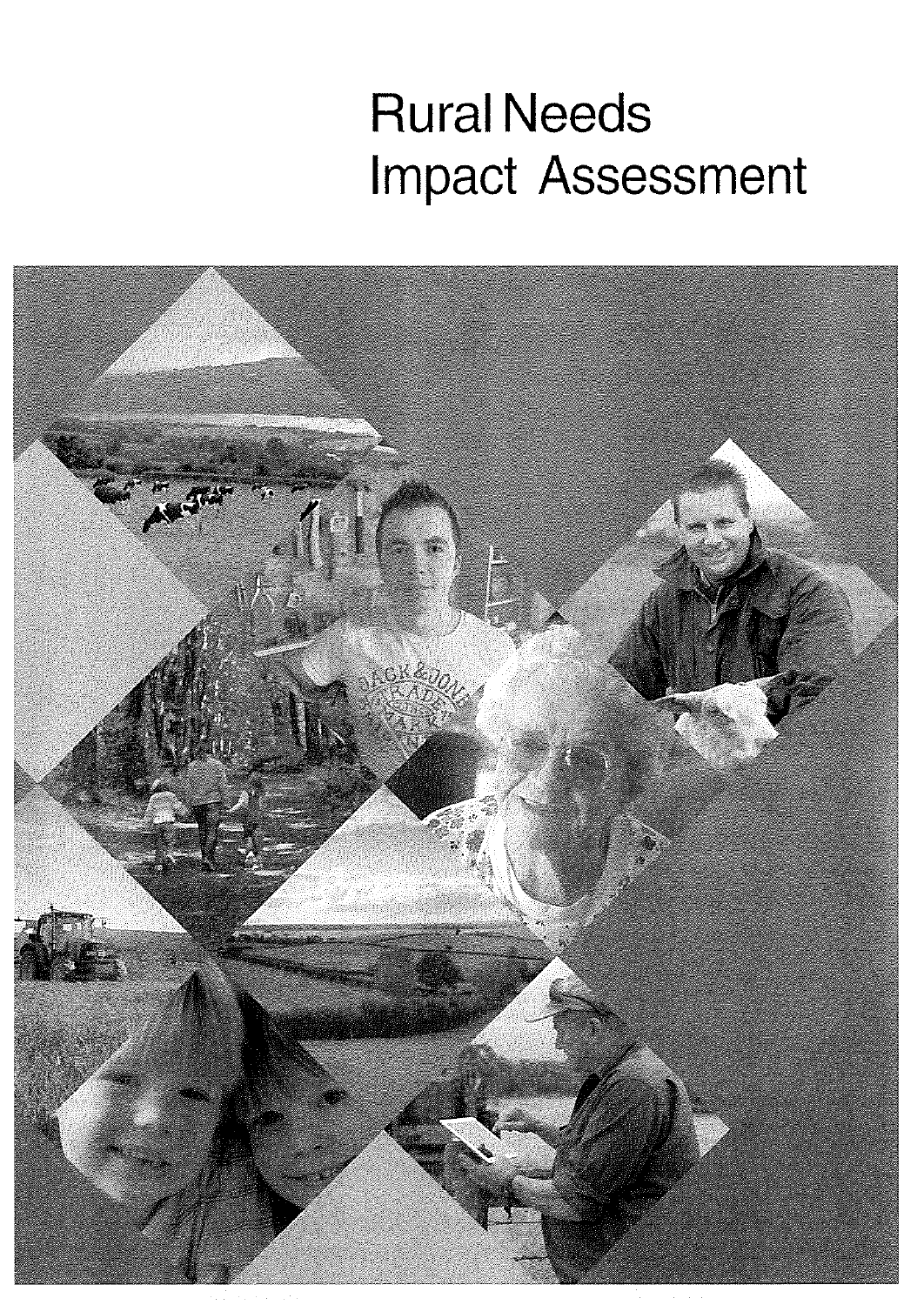## Title of Strategy, Policy, Plan or Public Service:

### Name of Organisation:

Invest Northern Ireland

## Title ofStrategy, Policy, Plan or PublicService:

The Graduate to Export Programme (G2E Programme)

## Step 1: Definethelssue

Key questions to consider:

- What are the objectives of the strategy, policy plan or service?
- What impact do you intend it to have in rural areas?
- How is 'rural' defined for the purposes of this policy/strategy/service/plan?
- What would constitute a fair rural outcome in this case?

The Graduate to Export Development Programme (G2E Programme) is a new initiative The G2E Programme will target companies across Northern Ireland to help them expand their businesses internationally with the assistance of <sup>a</sup> supported graduate. Participating companies will gain from having <sup>a</sup> dedicated market research resource in-market and on completion of the graduate intervention, they will have an export development / market entry plan for their chosen market. The Programme, in turn, will provide graduates with academic training alongside a placement in an overseas market (up to 6 months with company and up to 12 months in-market). Graduate participants will be offered <sup>a</sup> valuable opportunity to gain practical experience and business skills in international business development. On successful completion of the programme, the graduate will be awarded <sup>a</sup> number of Level 7 (National Qualification Framework) academic credits, which will go toward <sup>a</sup> suitable postgraduate qualification should the graduate wish to complete further studies. Graduates will be assigned an academic mentor and a company mentor for the duration of the programme. Mentors will support, challenge and translate learning from the programme into practical use, in-market.

The G2E Programme will comprise of up to <sup>3</sup> cohorts of 15 recent graduates per cohort. It is anticipated that the programme will run over <sup>a</sup> period of 4 years with each cohort lasting 18 months subject to budgetary constraints and satisfactory performance.

The programme is open to Invest NI account managed clients who are able to demonstrate that they have the commitment and resources to participate on the programme as well as having a specific market research project, aligned to their company's strategic marketing plan. Participating companies will receive an offer of <sup>a</sup> Graduate Support Grant (50% contribution) towards the salary of the graduate for the duration of the programme. Companies are responsible for recruiting and employing the graduate for the duration of the programme.

<sup>A</sup> training provider will be procured through CPD to design, deliver and manage the graduate training and mentoring element of the programme.

As this is <sup>a</sup> province wide initiative, no barriers are envisaged in terms of businesses situated in rural areas.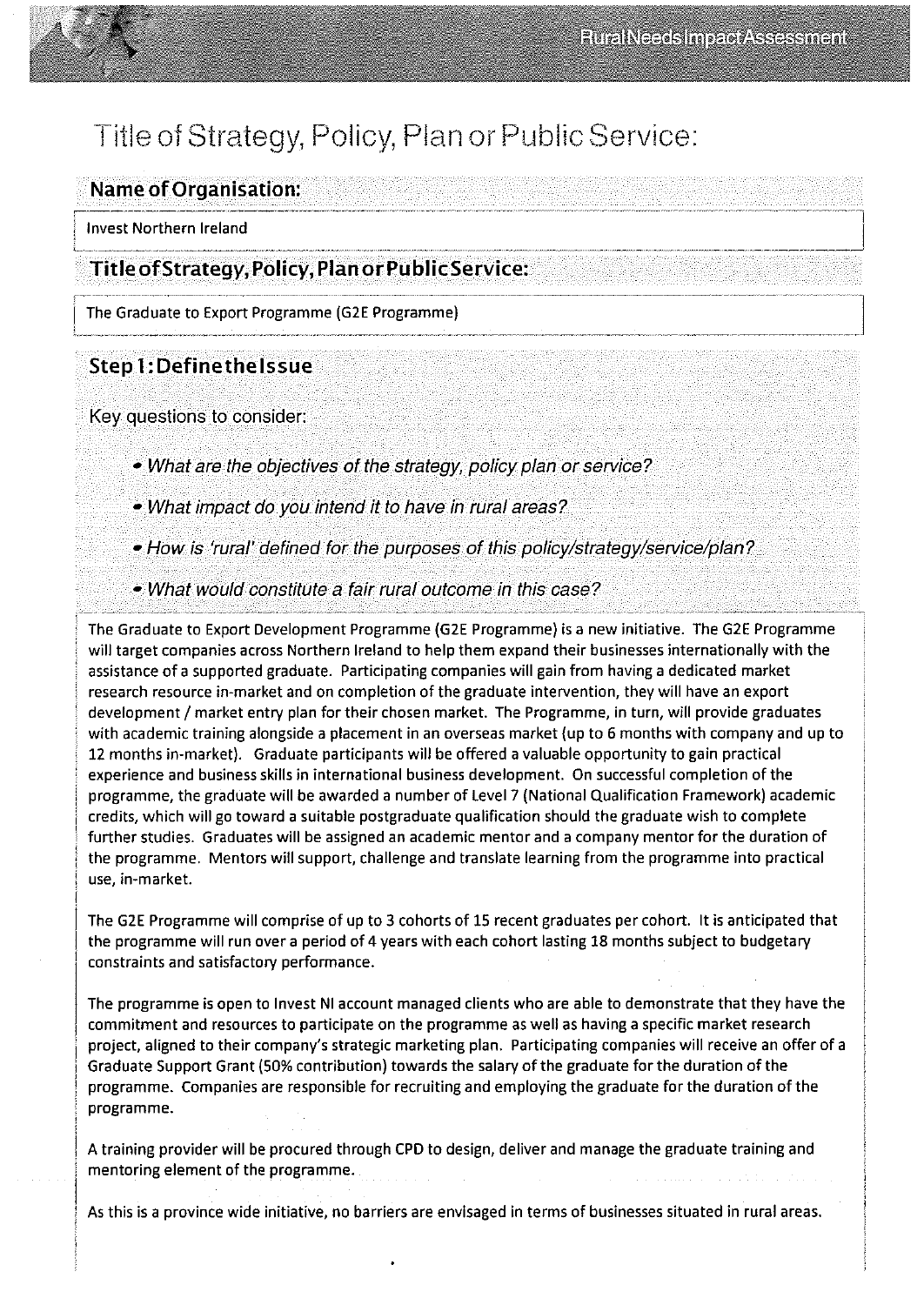

## Step 2: Understand the situation

Key questions to consider

- What is the current situation in rural areas?
- What evidence (statistics, data, research, stakeholder advice) do you have about the position in rural areas?
- If the relevant evidence is not available, can this be sourced?
- Do you have access to the views of rural stakeholders about the likely impact of the policy?
- Are there existing design features or mitigations already in place to take account of rural needs?

The strategic context for the introduction of this programme is to contribute to the aims and objectives of the wider governmental industrial strategies and Invest Ni's business and international strategies which are inclusive of the whole Northern Ireland community

Economy 2030 - the draft Industrial Strategy for Northern Ireland, sets out a plan to build a globally competitive economy, grounded on five priority pillars. Two of the pillars - "enhancing education, skills and employability" and "succeeding in global markets" outlines the ambition for an export—led economy and recognises the need for companies to have access to a well-educated workforce The Programme for Government (PIG) recognises that businesses and the workforce remain the key drivers of economic growth The key drivers of this outcome include improving the skills and employability of those in, and those wishing to join the workforce.

The DfE report, 'Graduate to Success' (April 2012- 2020), outlines <sup>a</sup> desire to 'provide students with opportunities to develop a portfolio of skills, to include international mobility opportunities'. Research indicates that many SMEs are not inclined to invest in management development training, and market intervention is required, in order to encourage business leaders to develop these skills in their business In recognition of the strategic drivers outlined above, Invest NI's Business Strategy and International Strategy 2017-2021 states that it will renew and redouble emphasis on International Trade support for its customers with the greatest growth potential to access the skills required to realise their ambitions

It is hoped therefore that this programme will enhance the economic prospects for rural dwellers as the overall economy improves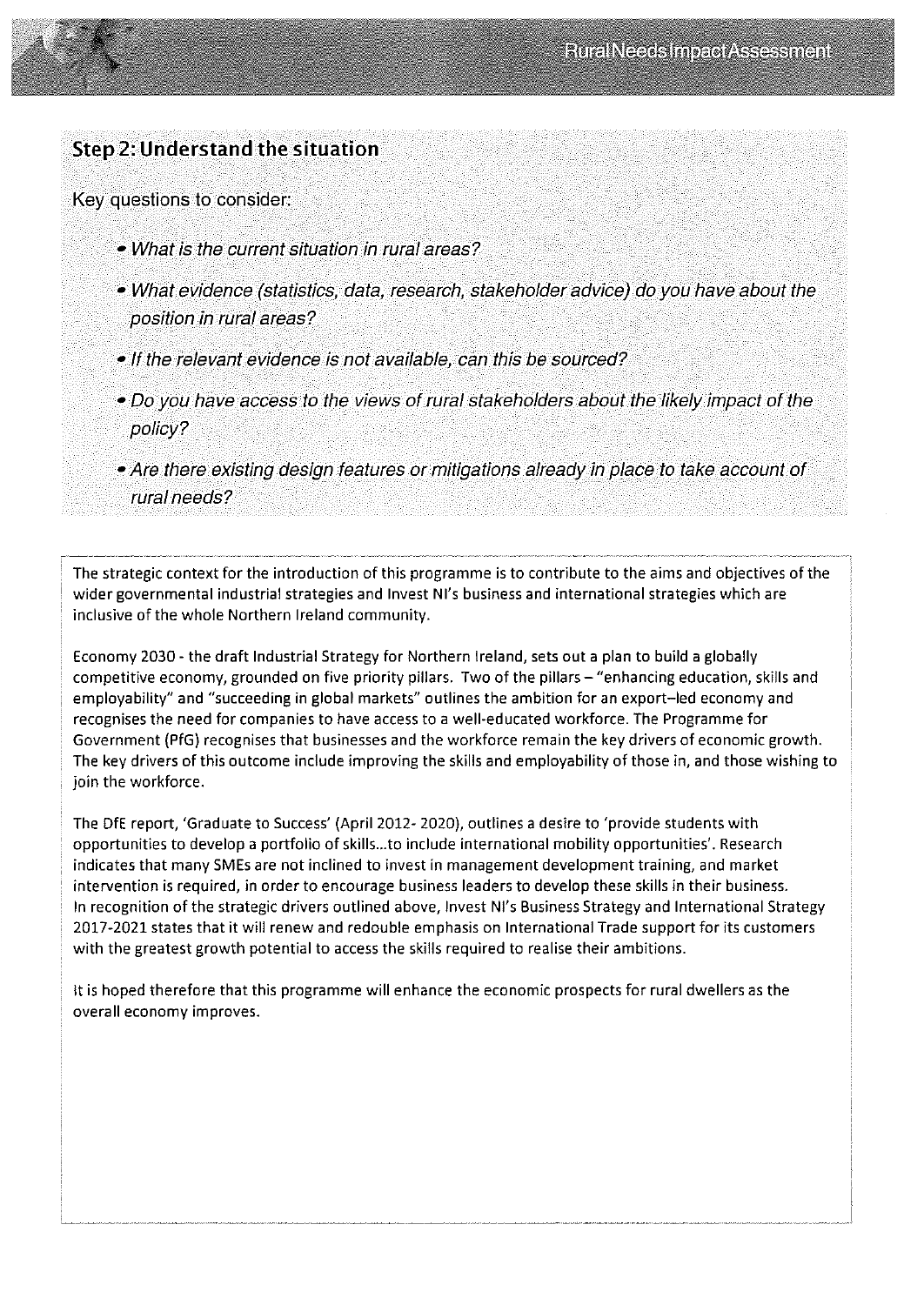

Key questions to consider:

- Are there barriers to delivery in rural areas?
- If so, how can these be overcome or mitigated?
- Will it cost more to deliver in rural areas?
- What steps can be taken to achieve fair rural outcomes?

Businesses and graduates across NI will have the opportunity to participate in the programme.

Programme criteria is as follows.

#### Graduates

The Programme is targeted at recent graduates (within the last 5 years) who fit the required criteria below:

- Seeking graduate entry level market research positions;
- Pass Degree in any discipline;
- Willing to relocate outside NI for up to 12 months, as required by the employing company, and to have the appropriate language skills for that market;
- Able to work in Northern Ireland i.e required to have pre-existing legal status to live and work in Northern Ireland
- Willing to participate fully in the 62E Programme.

#### Invest NI Companies

Invest NI Client Companies will provide commercial, real — time assignments which will be carried out by the programme graduates. The companies will be primarily SME's, though not exclusively and will be representative of all sectors. The assignments can cover any market outside of Northern Ireland.

#### Training Provider

The graduate training element for this programme is being outsourced to an external provider via a CPD procurement process. Tenderers will be required to provide options for modular training both online and classroom based and the content should comprise the skills, experience and qualifications required to deliver sales and marketing, business development and market insight for NI companies in line with global best practice.

Again, it is not believed that there are any barriers to delivery in rural areas.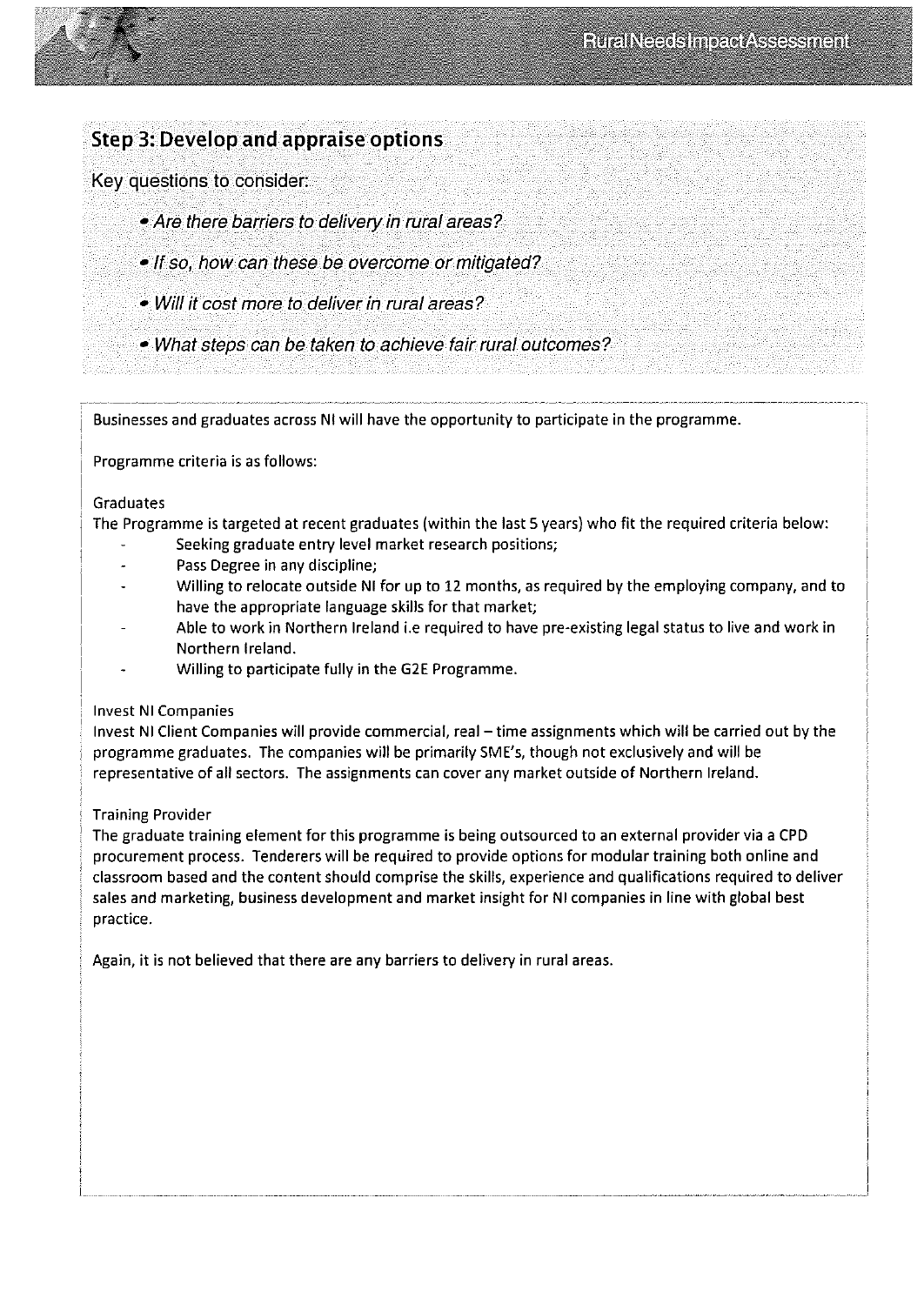

## Step 4: Prepare for Delivery

Key questions to consider:

- Do the necessary delivery mechanisms exist in rural areas?
- Have you considered alternative delivery mechanisms?
- What action has been taken to ensure fair rural outcomes?
- Is there flexibility for local delivery bodies to find local solutions?
- Are different solutions required in different areas?

The procurement selection process will incorporate appropriate weightings to reflect the necessary expertise / experience required and this will encompass the issue of Rural Needs and other legislative requirements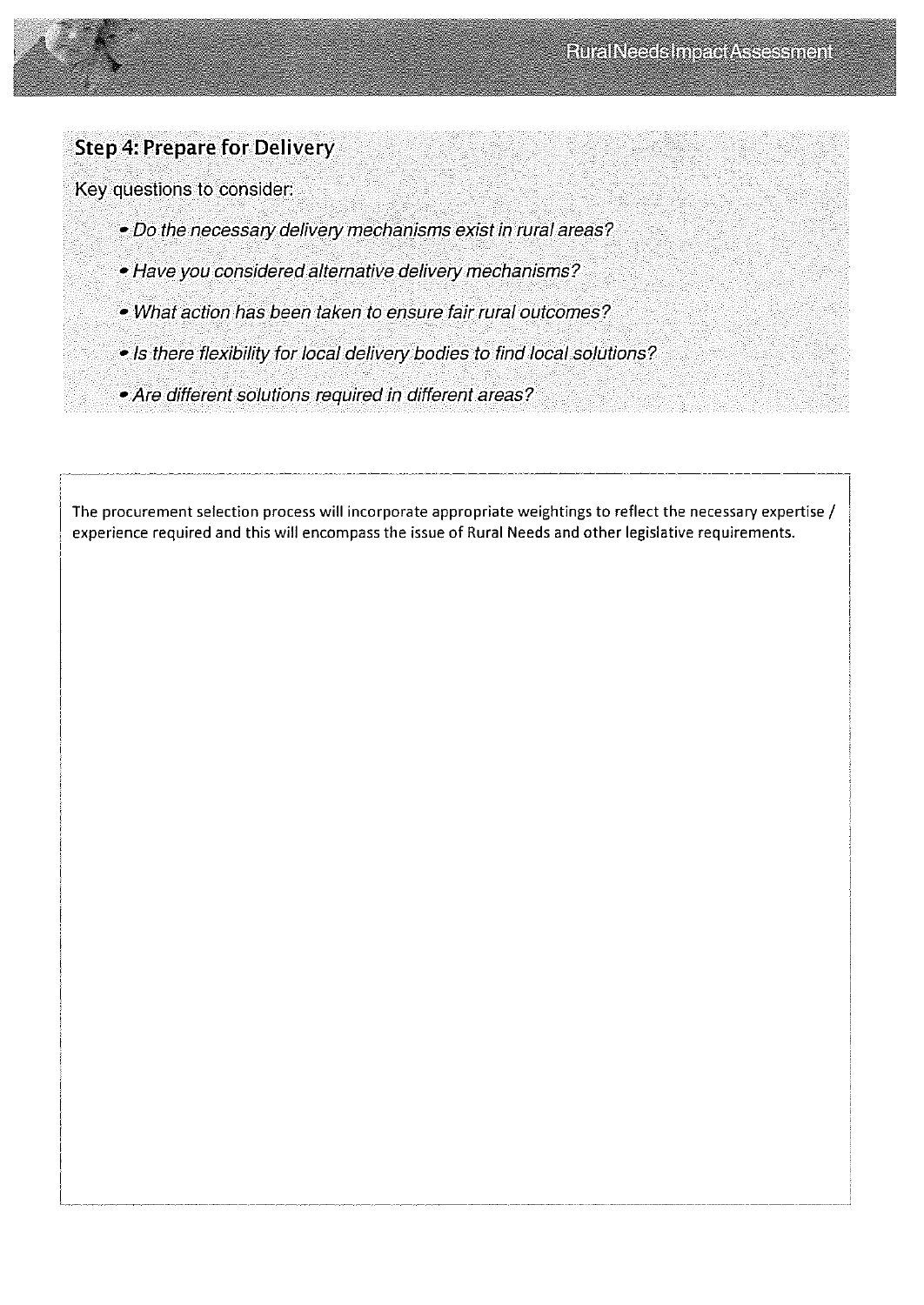## Step 5: Implementation & Monitoring

Key questions to consider:

- Have you set any rural specific indicators or targets to monitor?
- How will the outcomes be measured in rural areas?
- Are there any statistics or data that you will collect to monitor rural needs and impacts?

Invest NI Trade Division will appoint a programme manager to oversee and manage the G2E programme. Their role will include managing the company selection and also scheduling regular monitoring meetings with the appointed training provider to ensure satisfactory performance against KPIs and to ensure the smooth operation of this contract as per the contract requirements. We do not have any specific rural targets or outcomes given the nature of the programme